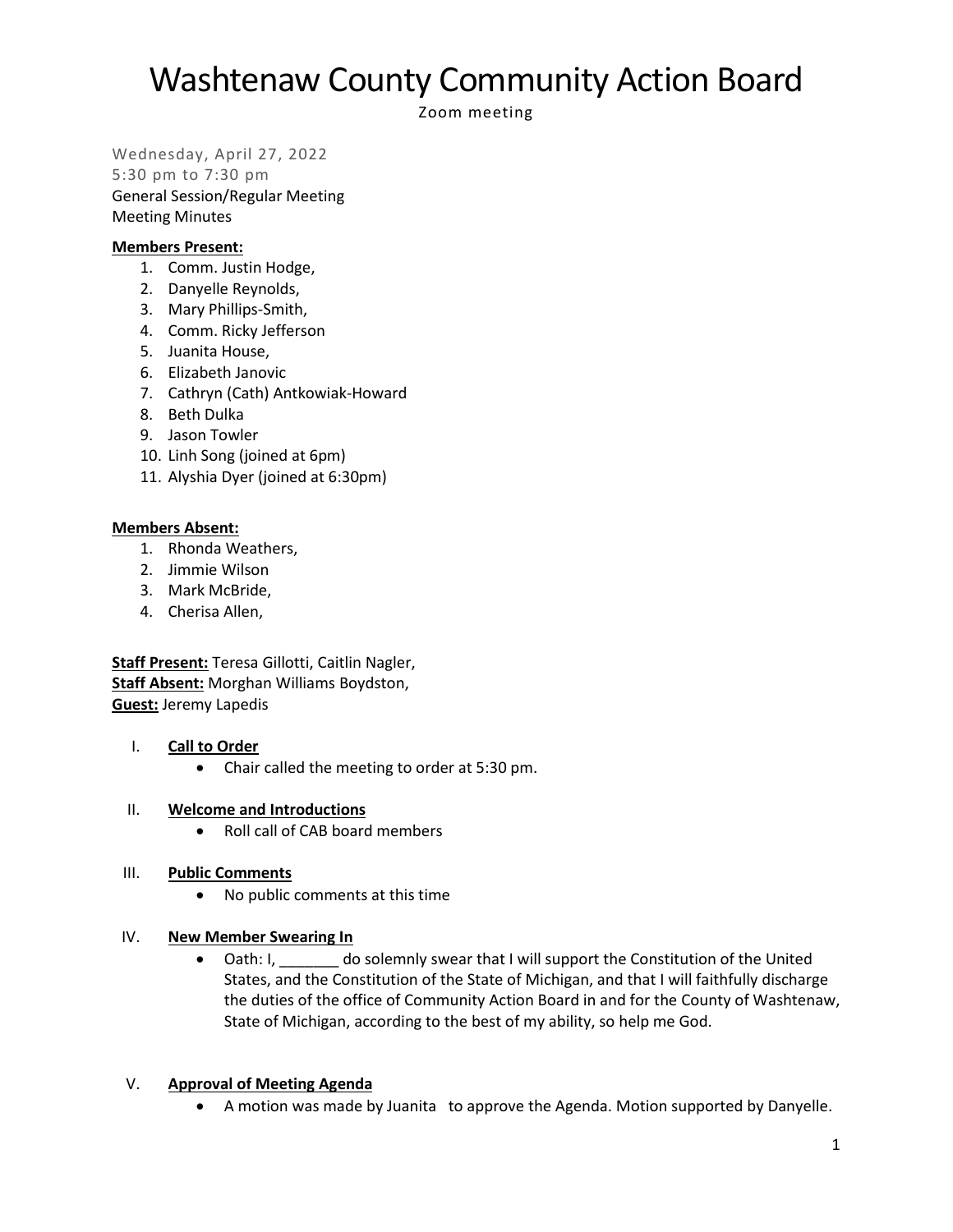Zoom meeting

- Roll call vote:
	- 1. Comm. Justin Hodge,
	- 2. Danyelle Reynolds,
	- 3. Mary Phillips-Smith,
	- 4. Comm. Ricky Jefferson
	- 5. Juanita House,
	- 6. Elizabeth Janovic
	- 7. Cathryn (Cath) Antkowiak-Howard
	- 8. Beth Dulka
	- 9. Jason Towler
- Motion carried.

## VI. **Approval of February 23, 2022 Meeting Minutes**

- Motion made by Elizabeth. supported by Cath.
- Roll Call vote:
	- 1. Comm. Justin Hodge,
	- 2. Danyelle Reynolds,
	- 3. Mary Phillips-Smith,
	- 4. Comm. Ricky Jefferson
	- 5. Juanita House,
	- 6. Elizabeth Janovic
	- 7. Cathryn (Cath) Antkowiak-Howard
	- 8. Beth Dulka
	- 9. Jason Towler
- Motion carried to approve meeting minutes.

### VII. **OCED Updates**

- COVID public assistance ending, changes to benefits
	- o Jeremy Lapedis, Executive Director of Washtenaw Health Plan (WHP) presenting
	- o Teresa also presenting
	- o Introducing Jeremy Lapedis
	- o WHP helps low income people get on Medicaid, among other services
	- o The Public Health Emergency
		- Federal emergency declared that
			- Prevented individuals from being removed from Medicaid, and increased food assistance, and emergency rental and utility assistance funding
		- The public health emergency and many of these benefits are ending soon
		- Medicaid enrollment increased 25% since March 2020
		- Ypsilanti and Ypsilanti Township, where majority of Medicaid recipients in the County reside
		- Over the next 12 months, Medicaid will require people to prove they are still eligible for Medicaid; if not eligible, need to transition to different insurance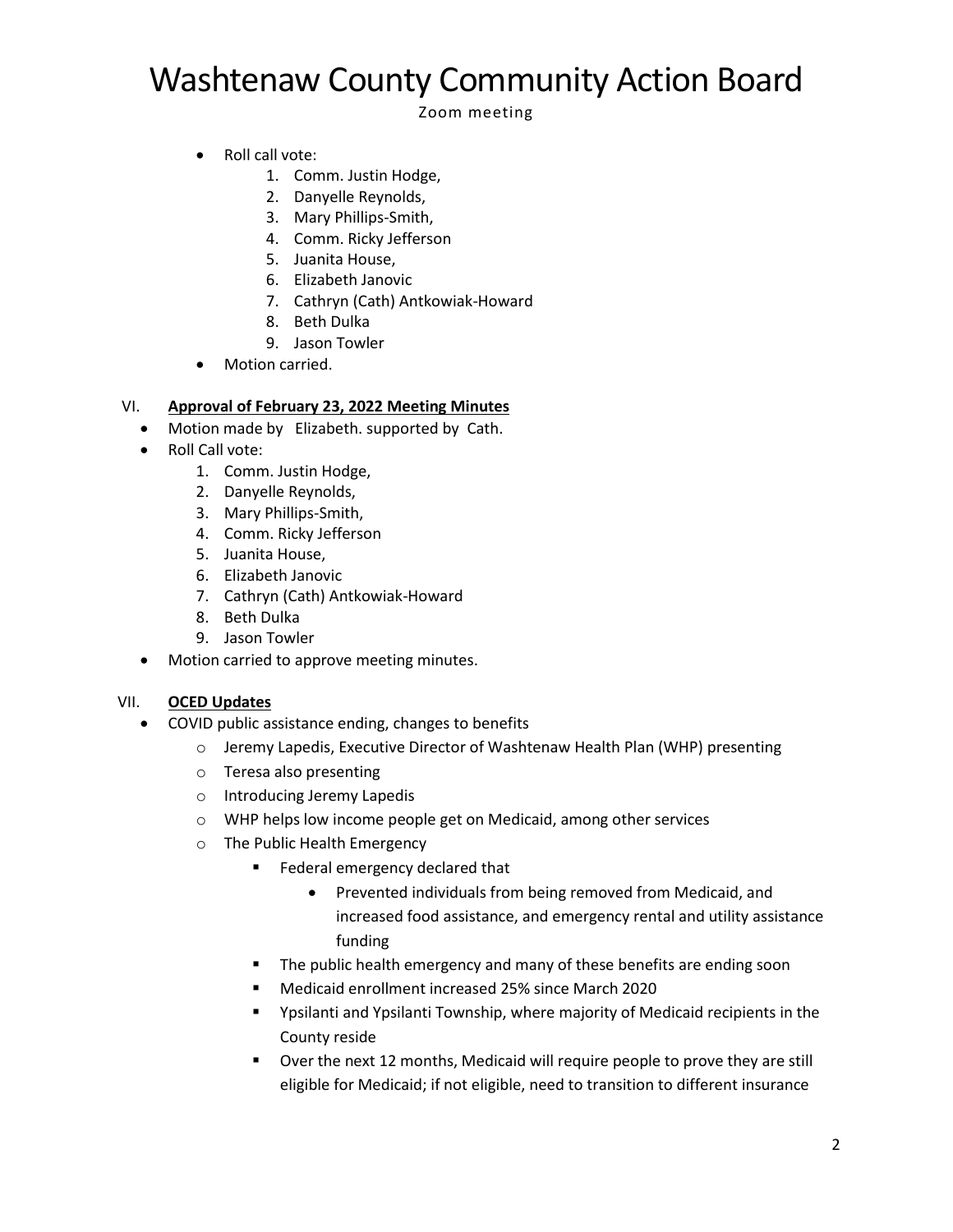Zoom meeting

- MDHHS often communicates through mail, will be challenging to reach everyone; people on Medicaid may struggle to get the communications from **MDHHS**
- Mistakes can be made
- And people have been receiving misleading mail saying "You are no longer eligible for Medicaid, need to get on ACA insurance plan"
- Can be confusing and challenging for Medicaid recipients
- At WHP, doing our best to prepare to help people through this process
- Importance of health insurance
	- People use healthcare more; improved health, better financial stability, better care reimbursement also; brings in reimbursement for healthcare providers
- o CERA update from Teresa
	- Been able to assist 3,816 households in Washtenaw, with rent and utility assistance
	- Over \$19 million in assistance in Washtenaw County
	- CERA now can only be used for utility, if receiving rent assistance as primary type of assistance; new change as of Jan 2022
	- **•** This is major impact on Barrier Busters, seeing increase in utility assistance requests
	- Application portal will close at the end of June, and program formally ends Sept 30, 2022
	- Impact on Barrier Busters Unmet Needs Fund
	- First quarter of 2022, spent out the quarterly amount in 6 weeks
	- Quarter 2 started, spent out in 2 weeks this quarter
	- Looking into increasing allocation for Barrier Busters, so we can keep assisting residents
- o Recommendations
	- OCED and WHP have requested ARPA funds to help residents address health insurance and rental/utility assistance needs when Public Health Emergency ends
	- Spread message about Medicaid renewals
		- Keep address updated so you receive MDHHS mail
		- Respond to mail and requests from MDHHS
		- Reach out to WHP with questions
	- Residents need to apply to CERA now
	- Communicate this out to community now, about benefits ending
- $\circ$  Juanita recommended having a big event to communicate these updates out
	- Maybe at local church and community centers, on the bus line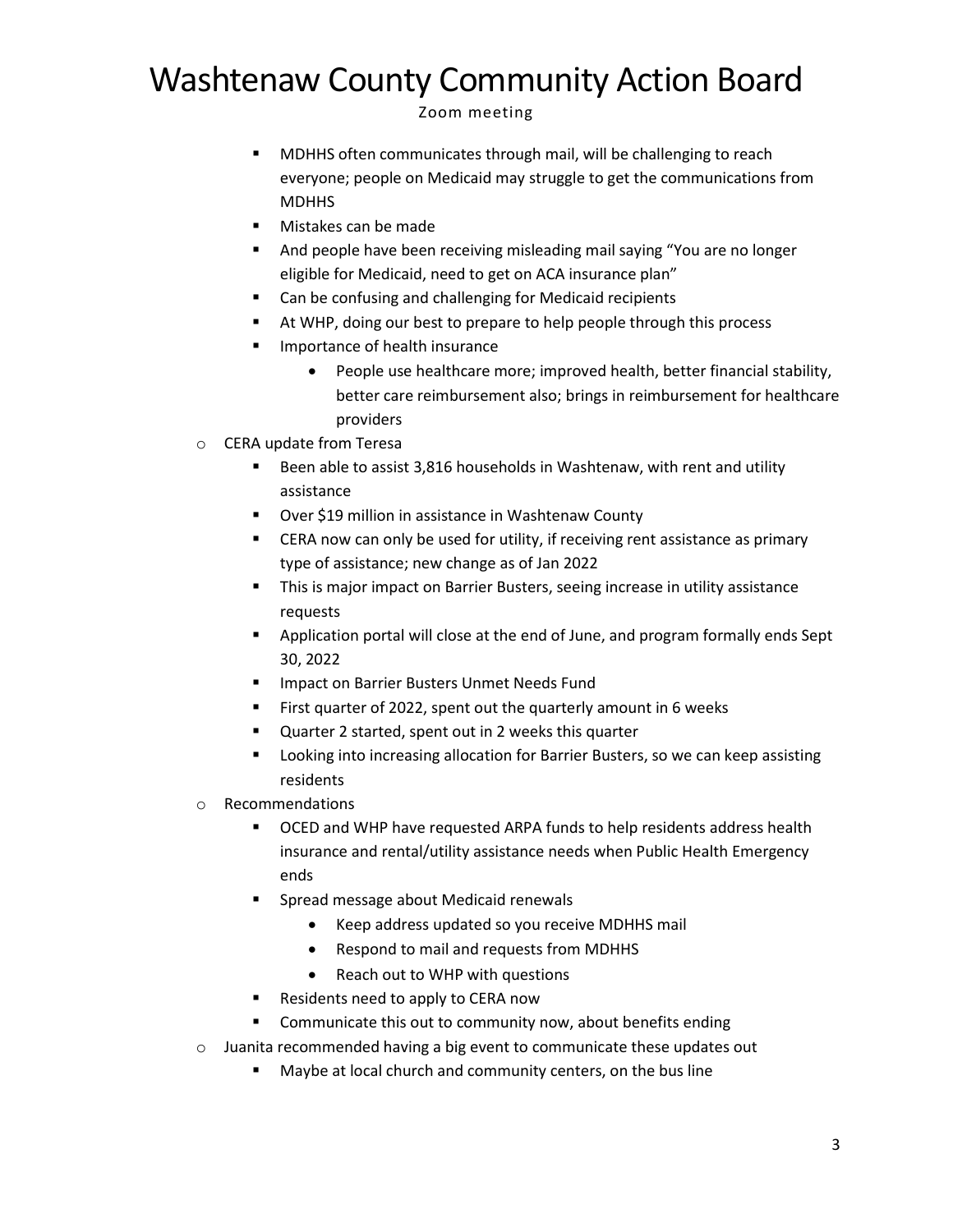Zoom meeting

- Comm. Hodge, great idea, get some food trucks there also, and the Health department bus/RV could be there
- Comm Hodge said, also have event based on the map of where Medicaid recipients are in the County
- $\circ$  Comm. Jefferson said, maybe put this info out via Ypsi Community Schools
- $\circ$  Jason Towler said he works for Washtenaw ISD and they would put this info out also
- $\circ$  Beth Dulka mentioned she's board member for CAN, and could distribute info through their food pantries; would be good to do an outside event
- o Danyelle question about using social media; has that been helpful to use?
- $\circ$  Teresa, yes, we like to do info and outreach via social media, email, and through these physical locations
- $\circ$  Council Member Song, wants to use additional funds towards Barrier Busters, working on this as City Council A2 resolution
	- Only \$100,000 of \$1.2 million that Ann Arbor has, from marijuana excise tax money
	- Also \$400,000 for diversion from the criminal justice system
	- This is coming up for vote on May 16
- o Comm. Hodge, would that money from Ann Arbor for Barrier Busters, that would only be for AA residents?
	- Yes, earmarked for just AA residents in Barrier Busters, similar to the other local jurisdiction funding
	- But this helps us stretch the County general funds and other funds further, in Barrier Busters
- New HSP safety net grants RFP process
	- o Teresa presenting
	- o New HSP, replacing CoFu
	- $\circ$  34 applications received for Safety Net Grants RFP, deadline was Monday April 25
		- Key areas of safety net: housing and homelessness; healthcare/medical; childcare; and emergency food
	- $\circ$  We have community reviewers on our grant review team, helping us with scoring and funding recommendations
	- $\circ$  The mini grants funding round coming up this summer, excited to say United Way interested in partnering with us on this also
- Summer Youth 2022 updates
	- $\circ$  In 2020 it was very challenging, difficult to get businesses involved; mostly virtual
	- $\circ$  2021, also difficult, not a lot of youth applicants, because burnt out on virtual work, variety of reasons
	- o Now in 2022, significant increase, which is great! We're excited
	- o 217 youth applications, 68 employers, and 57 mentors have signed up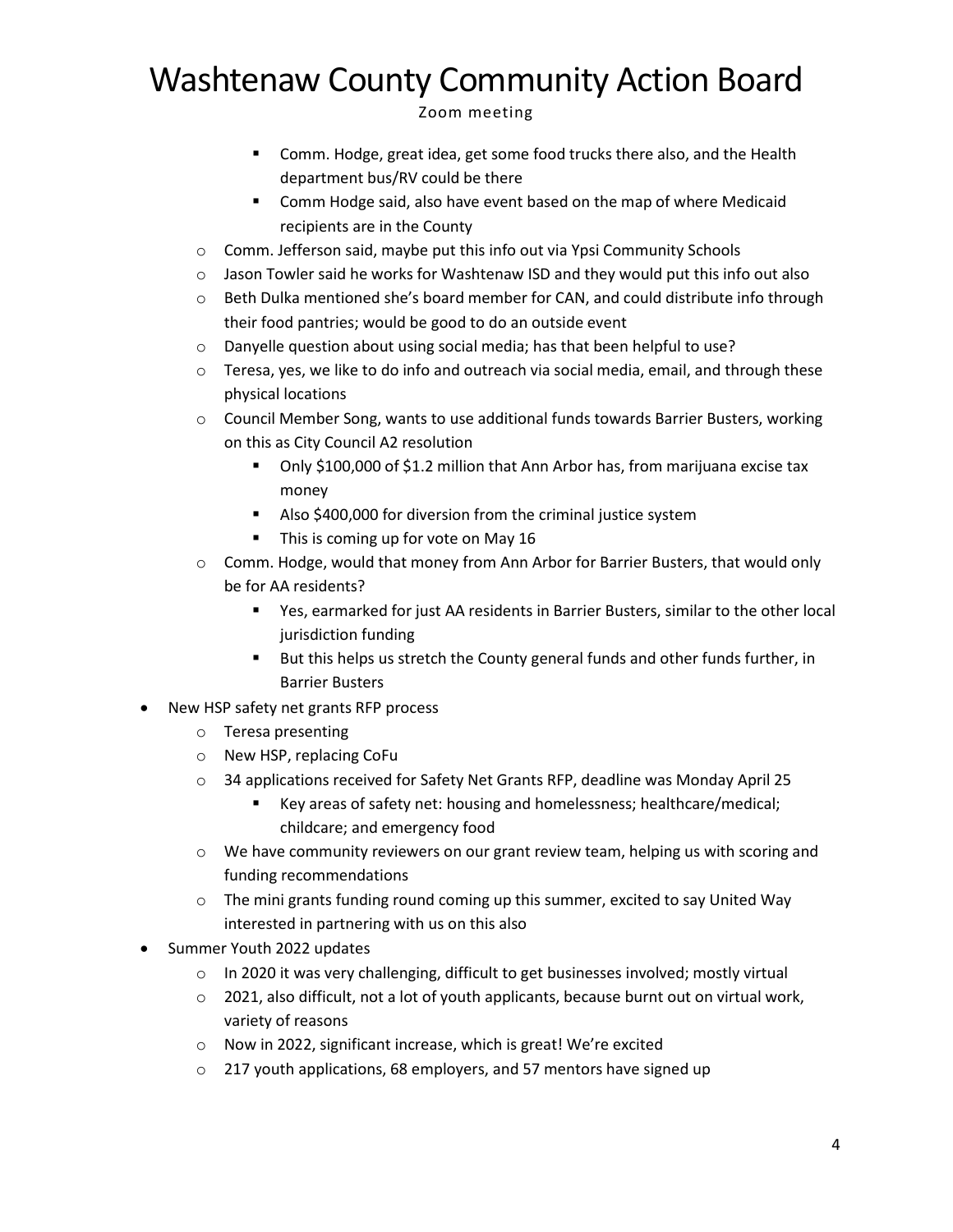Zoom meeting

- o 217 youth applicants, for the Ypsilanti Zip Codes we had 57 applicants from 48197 and 29 from 48198. We had 2 applicants from Superior Township, but the other 84 were from Ypsilanti. We had 130 applicants under 18, and 24 that are currently 18.
- o Jason, question, is there a waiting list for summer youth program?
	- Teresa, yes, we should make sure to have placements and internships for everyone interested, all the youth
- Barrier Busters update
	- o Annual report released, sent out link
	- o <https://www.washtenaw.org/DocumentCenter/View/24810/BB-2021-Annual-Report>
	- $\circ$  In 2019, about \$214,000 in expenditures in Barrier Busters emergency assistance funding
	- o Increased to \$750,000 in 2020, then down to \$501,411 in 2021
	- $\circ$  Increases in response to COVID pandemic from Washtenaw County, City of Ann Arbor, City of Ypsilanti, Pittsfield Township, Ann Arbor Area Community Foundation, United Way of Washtenaw County, Michigan Community Action, and individual donors.
	- o Highlights
		- 41% of requests supported Black households in 2021 (38% in 2020)
		- 70% supported households in 48197/98 zip codes
		- 55% of requests for utility assistance in 2021 (36% in 2020)
		- ▪

### VIII. **Board: New Business**

- Teresa mentioned Morghan will be returning soon, likely see her for the next CAB meeting in May
- Danyelle said, if anyone is interested in an in-person event, time to meet and greet with the CAB members
	- o What are people's comfort level with this?
	- $\circ$  Some planning obviously, so if anyone is interested in helping with that, let us know
	- o Jason said, definitely interested, wants to meet everyone
	- o Jason, also can offer WISD buildings for events or meetings
	- $\circ$  Danyelle, maybe for our May or June meeting, we could meet outside in person, have some food

### IX. **CAB Member Discussion**

- Jason, really worried about his students and their families with housing and homelessness issues; concerned that COVID public assistance is ending
	- o He's trying to help one student and family with housing choice voucher; difficult to find an affordable place, that meets the requirements and needs
- Teresa, we want to keep an eye on that, situations like that; sometimes larger families don't always fit into shelter programs
	- o Working with SOS to expand family shelter
	- $\circ$  Housing voucher system, very challenging, getting priced out of the county; often people have to pay an application fee before they can even see the unit